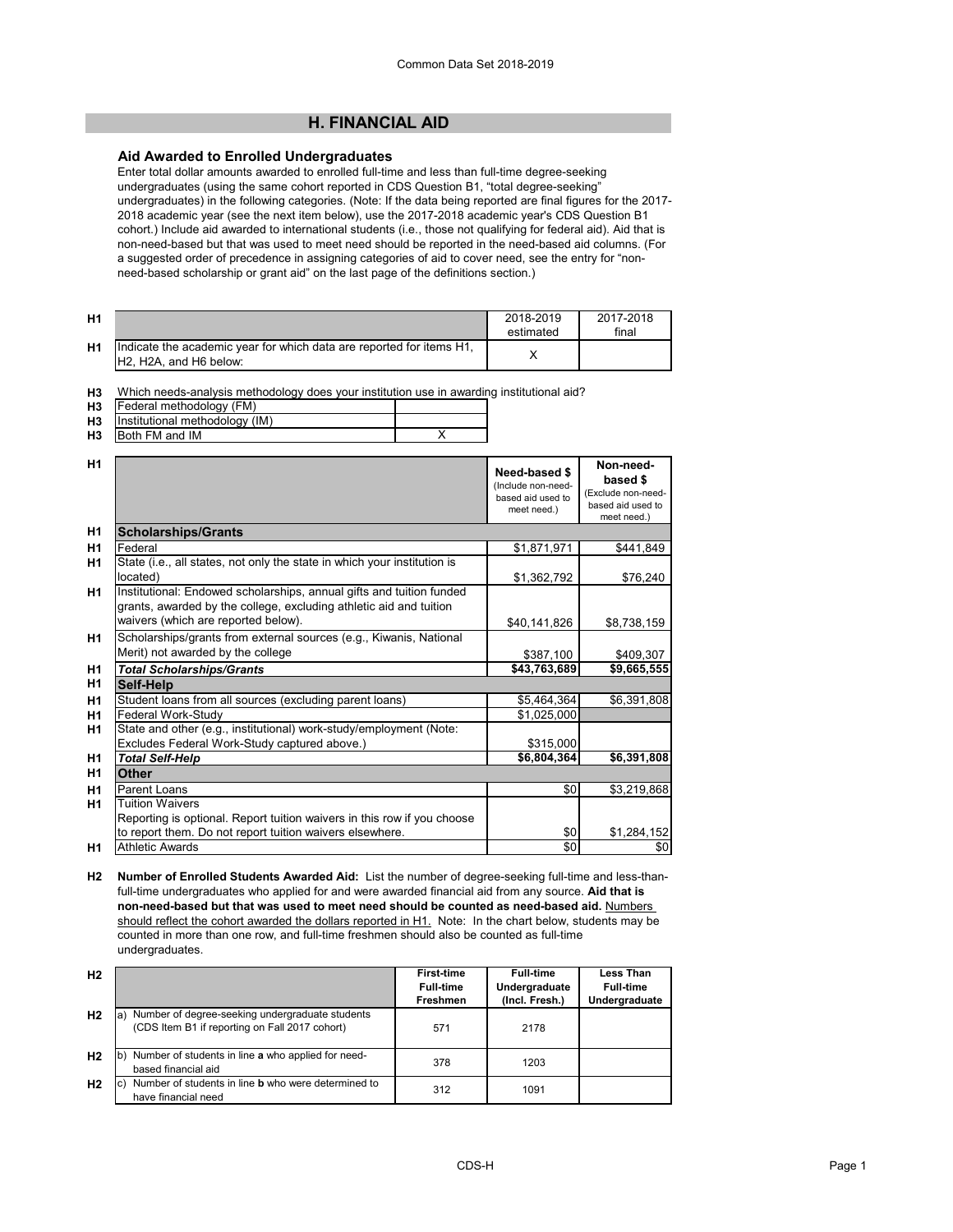| H2             |              | d) Number of students in line c who were awarded any<br>financial aid                                                                                                                                                                                                                        | 312       | 1087         |  |
|----------------|--------------|----------------------------------------------------------------------------------------------------------------------------------------------------------------------------------------------------------------------------------------------------------------------------------------------|-----------|--------------|--|
| H <sub>2</sub> |              | e) Number of students in line d who were awarded any<br>need-based scholarship or grant aid                                                                                                                                                                                                  | 308       | 1066         |  |
| H2             |              | Number of students in line <b>d</b> who were awarded any<br>need-based self-help aid                                                                                                                                                                                                         | 296       | 1037         |  |
| H <sub>2</sub> |              | g) Number of students in line d who were awarded any<br>non-need-based scholarship or grant aid                                                                                                                                                                                              | 21        | 80           |  |
| H <sub>2</sub> |              | h) Number of students in line <b>d</b> whose need was fully met<br>(exclude PLUS loans, unsubsidized loans, and private<br>alternative loans)                                                                                                                                                | 312       | 1087         |  |
| H2             |              | On average, the percentage of need that was met of<br>students who were awarded any need-based aid.<br>Exclude any aid that was awarded in excess of need as<br>well as any resources that were awarded to replace<br>EFC (PLUS loans, unsubsidized loans, and private<br>alternative loans) | 100.0%    | 100.0%       |  |
| H <sub>2</sub> |              | The average financial aid package of those in line d.<br>Exclude any resources that were awarded to replace<br>EFC (PLUS loans, unsubsidized loans, and private<br>alternative loans)                                                                                                        | \$45,762  | 46,068<br>\$ |  |
| H2             | $\mathsf{k}$ | Average need-based scholarship and grant award of<br>those in line e                                                                                                                                                                                                                         | \$ 39,942 | \$39,596     |  |
| H <sub>2</sub> |              | Average need-based self-help award (excluding PLUS<br>loans, unsubsidized loans, and private alternative loans)<br>of those in line f                                                                                                                                                        | \$5,659   | 6,499<br>\$  |  |
| H <sub>2</sub> |              | m) Average need-based loan (excluding PLUS loans,<br>unsubsidized loans, and private alternative loans) of<br>those in line f who were awarded a need-based loan                                                                                                                             | \$4,220   | 5,332<br>\$  |  |

**H2A Number of Enrolled Students Awarded Non-need-based Scholarships and Grants**: List the number of degree-seeking full-time and less-than-full-time undergraduates who had no financial need and who were awarded institutional non-need-based scholarship or grant aid. Numbers should reflect the cohort awarded the dollars reported in H1. Note: In the chart below, students may be counted in more than one row, and full-time freshmen should also be counted as full-time undergraduates.

| H2A             |                                                                                                                                                                                                                          | First-time       | <b>Full-time</b> | Less Than        |
|-----------------|--------------------------------------------------------------------------------------------------------------------------------------------------------------------------------------------------------------------------|------------------|------------------|------------------|
|                 |                                                                                                                                                                                                                          | <b>Full-time</b> | Undergrad        | <b>Full-time</b> |
|                 |                                                                                                                                                                                                                          | Freshmen         | (Incl. Fresh.)   | Undergrad        |
|                 | H2A In) Number of students in line a who had no financial need<br>and who were awarded institutional non-need-based<br>scholarship or grant aid (exclude those who were<br>awarded athletic awards and tuition benefits) | 163              | 678              |                  |
|                 | H <sub>2</sub> A o) Average dollar amount of institutional non-need-based<br>scholarship and grant aid awarded to students in line n                                                                                     | 14,500<br>S      | 12,950<br>S.     |                  |
|                 | H2A (p) Number of students in line a who were awarded an<br>institutional non-need-based athletic scholarship or<br>grant                                                                                                | $\Omega$         | U                |                  |
| $H2A  q\rangle$ | Average dollar amount of institutional non-need-based<br>athletic scholarships and grants awarded to students in<br>line <b>p</b>                                                                                        | \$0              | \$0              |                  |

**H3** Incorporated into H1 above.

**Note:** These are the graduates and loan types to include and exclude in order to fill out CDS H4 and H5.

Include: \* 2018 undergraduate class: all

students who started at your institution as first-

time students and received a bachelor's degree

between July 1, 2017 and June 30, 2018.

\* only loans made to students who borrowed

while enrolled at your institution.

\* co-signed loans.

Exclude: \* students who transferred in.

\* money borrowed at other institutions.

\* parent loans

\* students who did not graduate or who graduated with another degree or certificate (but no bachelor's degree)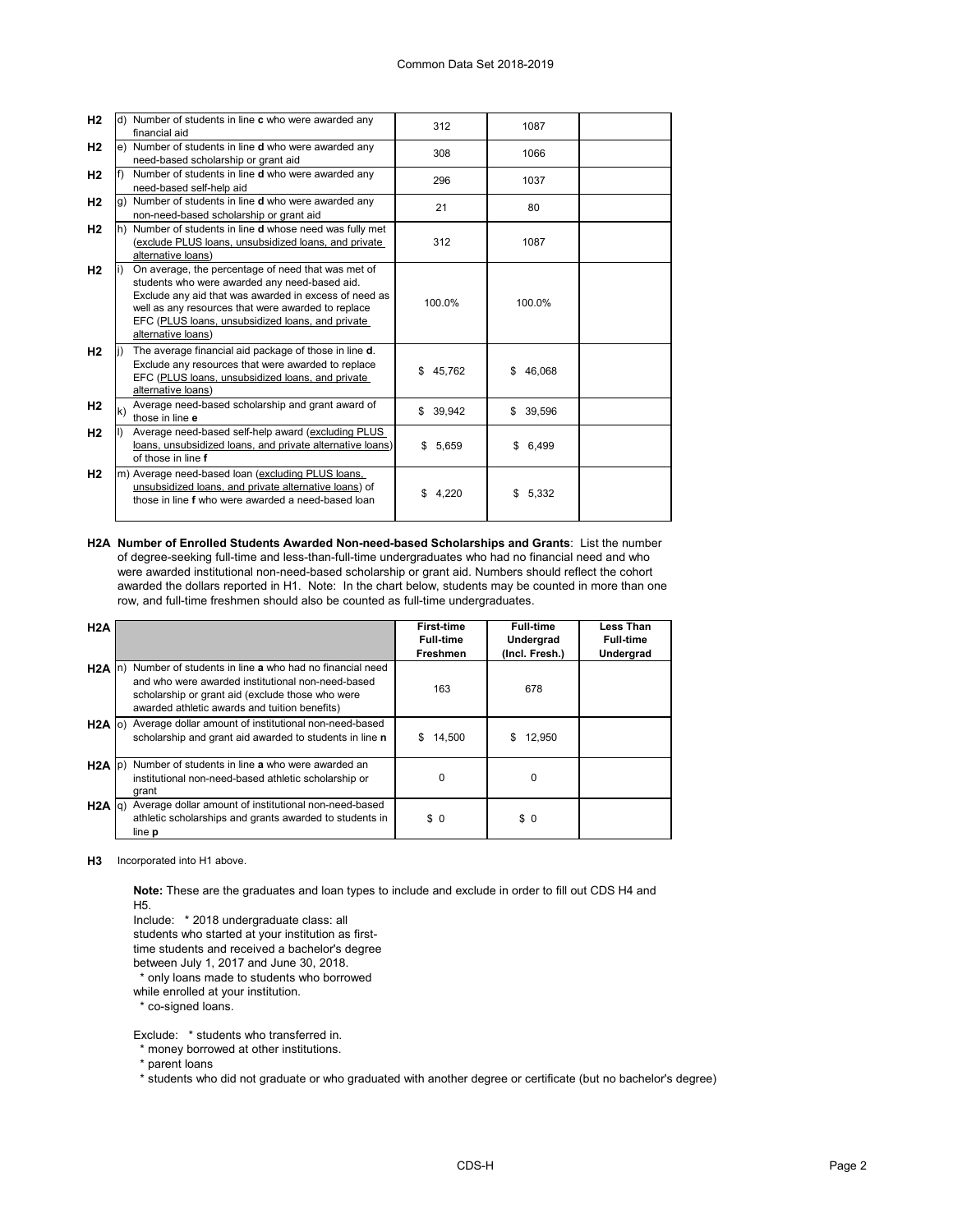**499**

**H4** Provide the number of students in the 2018 undergraduate class who started at your institution as first-time students and received a bachelor's degree between July 1, 2017 and June 30, 2018. Exclude students who transferred into your institution

**H5** Number and percent of students in class (defined in H4 above) borrowing from federal, non-federal, and any loan sources, and the average (or mean) amount borrowed. NOTE: The "Average per-undergraduate-borrower cumulative principal borrowed," is designed<br>to provide better information about student borrowing from federal and nonfederal (institutional, numbers, percentages, and averages for each row should be based only on the loan source specified for the particular row. For example, the federal loans average (row b) should only be the cumulative average of federal loans and the private loans average (row e) should only be the cumulative average of private loans.

| Source/Type of Loan                                                                                                                                                                                                                                       | Number in the<br>class (defined in<br>H <sub>4</sub> above) who<br>borrowed from<br>the types of loans<br>specified in the<br>first column | Percent of the<br>class (defined<br>above) who<br>borrowed from<br>the types of<br>loans specified in<br>the first column<br>$(nearest 1\%)$ | Average per-<br>undergraduate-<br><b>borrower</b><br>cumulative<br>principal<br>borrowed from<br>the types of loans<br>specified in the<br>first column<br>(nearest \$1) |
|-----------------------------------------------------------------------------------------------------------------------------------------------------------------------------------------------------------------------------------------------------------|--------------------------------------------------------------------------------------------------------------------------------------------|----------------------------------------------------------------------------------------------------------------------------------------------|--------------------------------------------------------------------------------------------------------------------------------------------------------------------------|
| a) Any loan program: Federal Perkins, Federal Stafford<br>Subsidized and Unsubsidized, institutional, state,<br>private loans that your institution is aware of, etc.<br>Include both Federal Direct Student Loans and Federal<br>Family Education Loans. | 287                                                                                                                                        | 58.00%                                                                                                                                       | \$35,388                                                                                                                                                                 |
| b) Federal loan programs: Federal Perkins, Federal<br>Stafford Subsidized and Unsubsidized. Include both<br>Federal Direct Student Loans and Federal Family<br>Education Loans.                                                                           | 281                                                                                                                                        | 56.00%                                                                                                                                       | \$23,459                                                                                                                                                                 |
| c) Institutional loan programs.                                                                                                                                                                                                                           | 71                                                                                                                                         | 14.00%                                                                                                                                       | \$9.922                                                                                                                                                                  |
| d) State loan programs.                                                                                                                                                                                                                                   | 9                                                                                                                                          | 2.00%                                                                                                                                        | \$48,824                                                                                                                                                                 |
| e) Private student loans made by a bank or<br>lender.                                                                                                                                                                                                     | 45                                                                                                                                         | 9.00%                                                                                                                                        | \$53,215                                                                                                                                                                 |

# **Aid to Undergraduate Degree-seeking Nonresident Aliens** (Note: Report numbers and

dollar amounts for the same academic year checked in item H1.)

**H5**

**H6** Indicate your institution's policy regarding institutional scholarship and grant aid for undergraduate degreeseeking nonresident aliens:

| H <sub>6</sub> | Institutional need-based scholarship or grant aid is available                                                                                                                                                                  | x |             |
|----------------|---------------------------------------------------------------------------------------------------------------------------------------------------------------------------------------------------------------------------------|---|-------------|
| H <sub>6</sub> | Institutional non-need-based scholarship or grant aid is available                                                                                                                                                              | x |             |
| H6             | Institutional scholarship or grant aid is not available                                                                                                                                                                         |   |             |
| H <sub>6</sub> | If institutional financial aid is available for undergraduate degree-seeking nonresident<br>aliens, provide the number of undergraduate degree-seeking nonresident aliens who<br>were awarded need-based or non-need-based aid: |   | 95          |
| H6             | Average dollar amount of institutional financial aid awarded to undergraduate degree-<br>seeking nonresident aliens:                                                                                                            |   | \$47.298    |
| H6             | Total dollar amount of institutional financial aid awarded to undergraduate degree-<br>seeking nonresident aliens:                                                                                                              |   | \$4,493,194 |

**H7** Check off all financial aid forms nonresident alien first-year financial aid applicants must submit: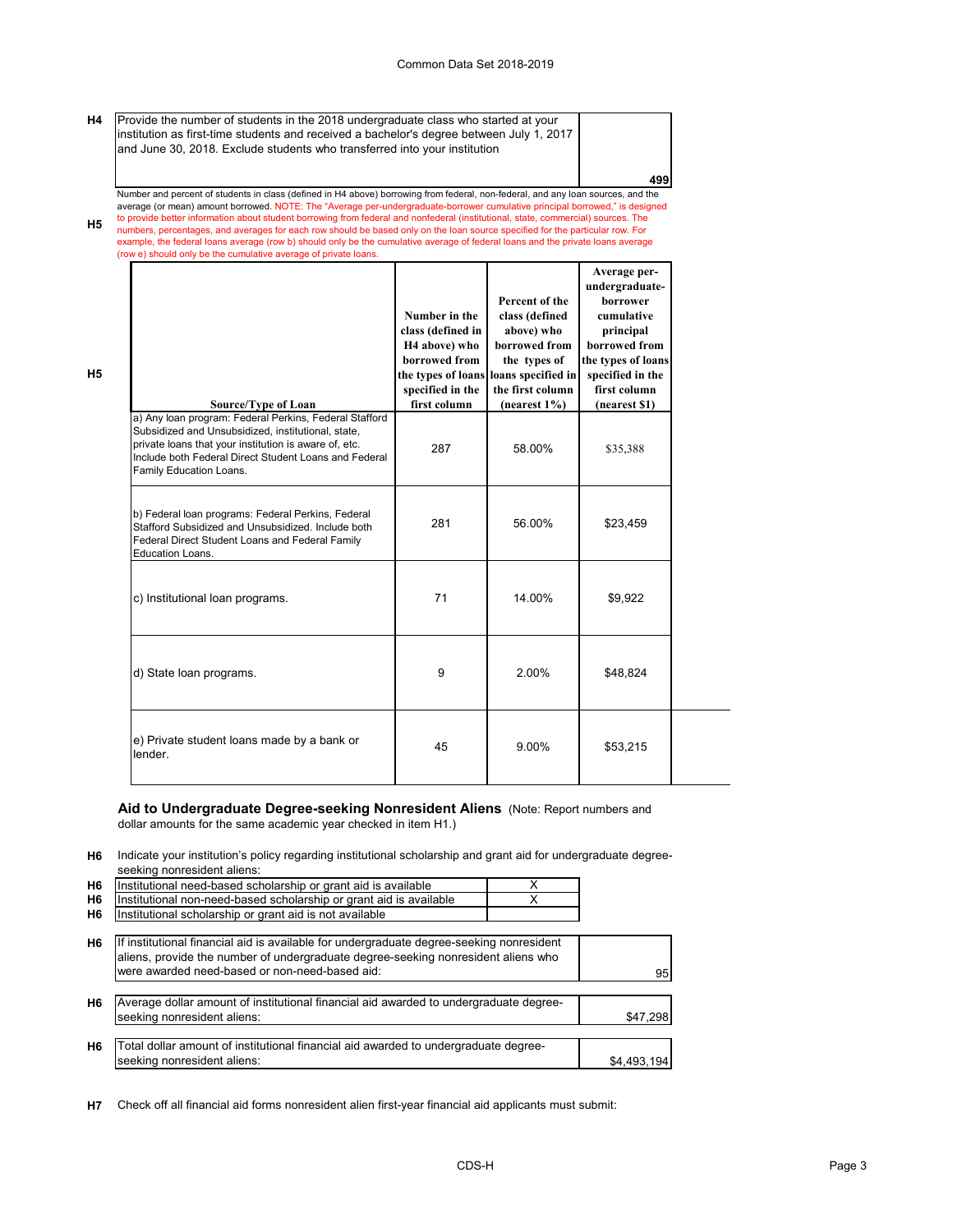| <b>H7</b> | Institution's own financial aid form              |  |
|-----------|---------------------------------------------------|--|
| <b>H7</b> | <b>ICSS/Financial Aid PROFILE</b>                 |  |
| <b>H7</b> | International Student's Financial Aid Application |  |
| <b>H7</b> | International Student's Certification of Finances |  |
| <b>H7</b> | Other (specify):                                  |  |
|           |                                                   |  |

## **Process for First-Year/Freshman Students**

**H8** Check off all financial aid forms domestic first-year (freshman) financial aid applicants must submit:

| H <sub>8</sub> | <b>FAFSA</b>                         |  |
|----------------|--------------------------------------|--|
| H <sub>8</sub> | Institution's own financial aid form |  |
| H <sub>8</sub> | <b>CSS/Financial Aid PROFILE</b>     |  |
| H <sub>8</sub> | State aid form                       |  |
| H <sub>8</sub> | Noncustodial PROFILE                 |  |
| H <sub>8</sub> | <b>Business/Farm Supplement</b>      |  |
| H <sub>8</sub> | Other (specify):                     |  |
|                |                                      |  |

| H <sub>9</sub> | Indicate filing dates for first-year (freshman) students: |  |  |
|----------------|-----------------------------------------------------------|--|--|
|                |                                                           |  |  |

| H9        | Priority date for filing required financial aid forms:             | 1/15 |
|-----------|--------------------------------------------------------------------|------|
| <b>H9</b> | Deadline for filing required financial aid forms:                  | 1/15 |
| H9        | No deadline for filing required forms (applications processed on a |      |
|           | rolling basis):                                                    |      |

**H10** Indicate notification dates for first-year (freshman) students (answer a or b):

|                 | H <sub>10</sub> a) Students notified on or about (date): |     | 3/25 |
|-----------------|----------------------------------------------------------|-----|------|
| H <sub>10</sub> |                                                          | Yes | No   |
|                 | H10 b) Students notified on a rolling basis:             |     |      |
| H <sub>10</sub> | If yes, starting date:                                   |     |      |

**H11** Indicate reply dates:

|                      | H11 Students must reply by (date): |  |
|----------------------|------------------------------------|--|
| <b>H11</b> or within | weeks of notification              |  |

## **Types of Aid Available**

Please check off all types of aid available to undergraduates at your institution:

**H12** Loans

|                 | H12 FEDERAL DIRECT STUDENT LOAN PROGRAM (DIRECT LOAN) |   |  |
|-----------------|-------------------------------------------------------|---|--|
|                 | <b>H12</b> Direct Subsidized Stafford Loans           |   |  |
|                 | <b>H12</b> Direct Unsubsidized Stafford Loans         | х |  |
|                 | <b>H12</b> Direct PLUS Loans                          | х |  |
|                 |                                                       |   |  |
|                 | <b>H12</b> Federal Perkins Loans                      |   |  |
|                 | <b>H12</b> Federal Nursing Loans                      |   |  |
| H12             | State Loans                                           |   |  |
| H <sub>12</sub> | College/university loans from institutional funds     |   |  |
| H <sub>12</sub> | Other (specify):                                      |   |  |
|                 |                                                       |   |  |

#### **H13** Scholarships and Grants

|                 | <b>H13</b> NEED-BASED:                                                   |   |
|-----------------|--------------------------------------------------------------------------|---|
|                 | <b>H13</b> Federal Pell                                                  |   |
| H <sub>13</sub> | <b>SEOG</b>                                                              |   |
|                 | H <sub>13</sub> State scholarships/grants                                |   |
|                 | <b>H13</b> Private scholarships                                          | х |
|                 | H13 College/university scholarship or grant aid from institutional funds |   |
|                 | <b>H13</b> United Negro College Fund                                     |   |
| H13             | Federal Nursing Scholarship                                              |   |
|                 | H13 Other (specify):                                                     |   |
|                 |                                                                          |   |

#### **H14** Check off criteria used in awarding institutional aid. Check all that apply.

| H <sub>14</sub>     |                               | Non-Need Based | Need-Based |
|---------------------|-------------------------------|----------------|------------|
|                     | <b>H14</b> Academics          |                |            |
|                     | <b>H14</b> Alumni affiliation |                |            |
| H <sub>14</sub> Art |                               |                |            |
|                     | <b>H14</b> Athletics          |                |            |
|                     | <b>H14</b> Job skills         |                |            |